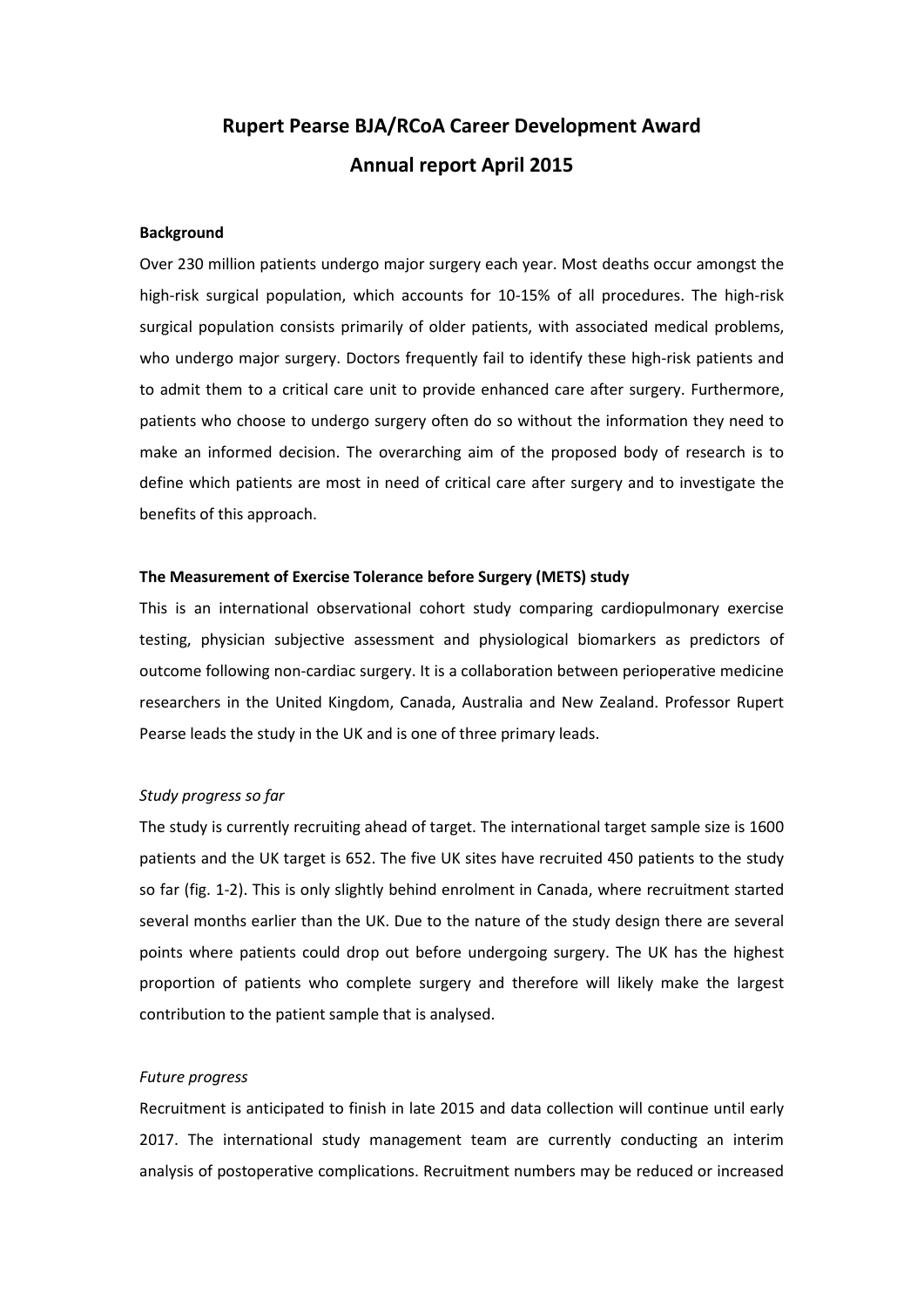by a small amount depending on the outcome of this. UK investigators will be leading seven planned secondary analyses of the METS dataset. One of these will form a chapter of a PhD thesis for Dr Tom Abbott, the research fellow leading day to day study management in the UK.

## **Health Services Research in Perioperative Medicine**

The fellowship has supported the appointment of a full-time statistician within our group, providing key infrastructure to support the completion of a number of health services research analyses (surgical checklists, use of cardiac output monitoring, prognostic value of estimated glomerular filtration rate), and to develop new high quality research proposals (ISOS, PRISM, OPTIMISE II). Our original aim to complete a health services research analysis of the effect of postoperative admission to critical care is progressing slowly as we create a large enough database to support this analysis.

#### **Other outputs**

Since receiving this career development award, Professor Rupert Pearse has been awarded and completed an NIHR clinical trials fellowship and has subsequently been awarded a NIHR Research Professorship to develop a programme of perioperative medicine research. He is one of only 23 people to receive the highest personal award offered by the NIHR. Dr Tom Abbott has been shortlisted for a jointly funded Medical Research Council and British Journal of Anaesthesia Clinical Research Training Fellowship.

#### **Figures**

1. METS International recruitment progress